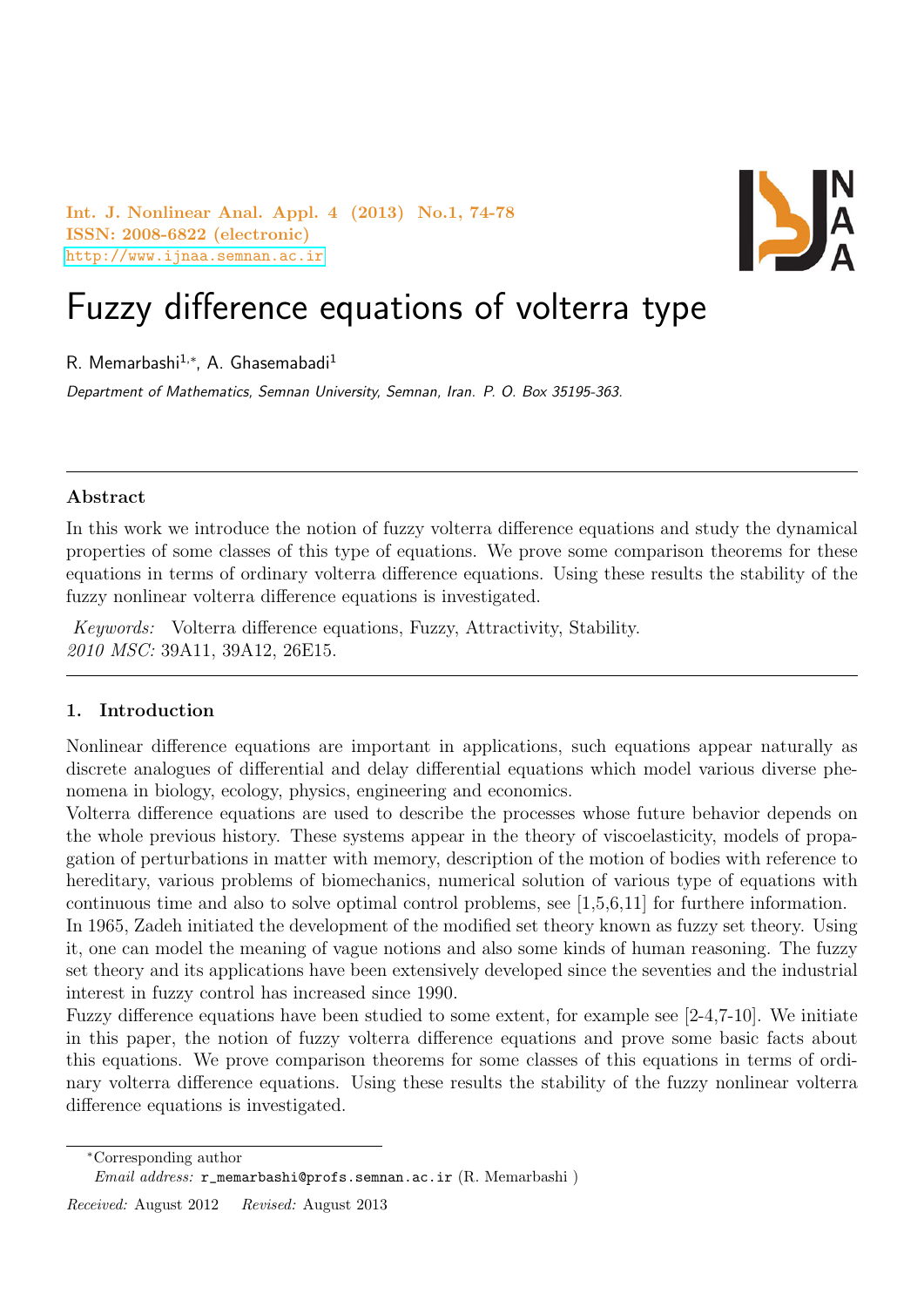#### 2. Preliminaries

Let  $P_k(\mathbb{R}^n)$  denote the family of all nonempty compact convex subsets of  $\mathbb{R}^n$ . Denote by  $E^q =$  ${u:\mathbb{R}^n \to [0,1]}$  such that u satisfies the following conditions:

(1) u is normal, that is, there exists an  $x_0 \in \mathbb{R}^n$  such that  $u(x_0) = 1$ .

(2) u is fuzzy convex,  $0 \leq \lambda \leq 1$ :

$$
u(\lambda x + (1 - \lambda)y) \ge \min[u(x), u(y)];
$$

 $(3)$  u is upper semi-continuous.

(4)  $[u]^0 = cl - \{x \in \mathbb{R}^n : u(x) > 0\}$  is compact. From (1)-(4) we have that  $[u]^{\alpha} = \{x \in \mathbb{R}^n : u(x) \ge \alpha\} \in P_k(\mathbb{R}^n)$  for  $\alpha \in (0, 1]$ .

Let  $d_H(A, B)$  be the Hausdorf distance between the sets  $A, B \in P_k(\mathbb{R}^n)$ . Then we define:

$$
d[u, v] = \sup_{0 \le \alpha \le 1} d_H([u]^\alpha, [v]^\alpha)
$$

which is a metric in  $E^q$  and  $(E^q, d)$  is a complete metric space. We define  $\hat{0} \in E^q$  as  $\hat{0} = \chi_{\{0\}}$ . Let  $\mathbb N$  denote the natural numbers. We denote by  $\mathbb N_{n_0}^+$ , the set:

$$
\mathbb{N}_{n_0}^+ = [n_0, n_0 + 1, ..., n_0 + k, ...]
$$

with  $k, n_0 \in \mathbb{N}$ .

We consider the fuzzy volterra difference equation given by:

$$
x(n+1) = x(n) + f(n, x(n), \sum_{i=n_0}^{n-1} x(i))
$$
\n(2.1)

in which  $f: \mathbb{N}_{n_0}^+ \times E^q \times E^q \to E^q$  and  $x(n) \in E^q$ . For the study of properties of the solutions of this equation we use the following equation:

$$
\Delta u(n) = h(n, u(n), \sum_{i=n_0}^{n-1} u(i))
$$
\n(2.2)

in which  $h: \mathbb{N}_{n_0}^+ \times \mathbb{R} \times \mathbb{R} \to \mathbb{R}$ .

### 3. Main results

First we obtain results about comparison of solutions of Eq.(2.1) and Eq.(2.2).

**Theorem 3.1.** Assume that  $h(n, u, v)$  is nondecreasing in u and v for each n and

$$
d[f(n, x(n), \sum_{i=n_0}^{n-1} x(i)), 0] \le h(n, d[x(n), 0], d[\sum_{i=n_0}^{n-1} x(i), 0])
$$
\n(3.1)

where h is given in Eq.(2.2). Then  $d[x(n_0), 0] \le u(n_0)$  implies  $d[x(n), 0] \le u(n)$  for  $n \ge n_0$ .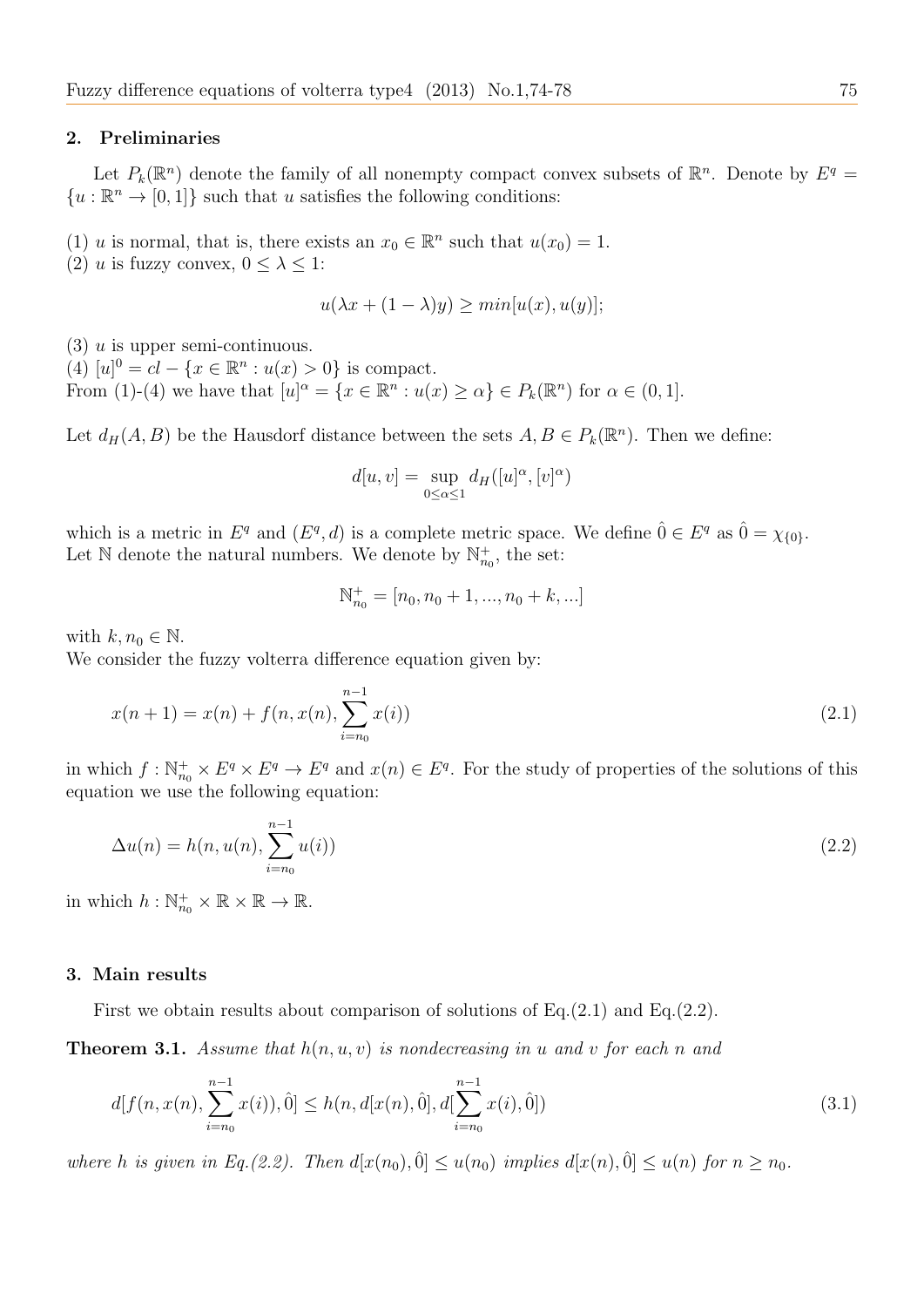**Proof**. Suppose that  $d[x(i), 0] \le u(i)$  for  $n_0 \le i \le k$ , from this we have  $\sup_{z \in [x(i)]_\alpha} || z || \le u(i), n_0 \le k$  $i \leq k$ , therefore,

$$
d[\sum_{i=n_0}^k x(i), 0] = \sup_{\alpha \in (0,1]} d_H([\sum_{i=n_0}^k x(i)]_\alpha, [0]_\alpha) = \sup_{\alpha \in (0,1]} \sup_{z \in [\sum_{i=n_0}^k x(i)]_\alpha} || z ||
$$
  

$$
= \sup_{\alpha \in (0,1]} \sup_{z \in \sum_{i=n_0}^k [x(i)]_\alpha} || z || \le \sum_{i=n_0}^k \sup_{\alpha \in (0,1]} \sup_{z_i \in [x(i)]_\alpha} || z_i ||
$$
  

$$
\le \sum_{i=n_0}^k u(i)
$$

now from monotonicity of  $h$  we have that:

$$
d[x(k+1),\hat{0}] = d[x(k) + f(k, x(k), \sum_{i=n_0}^{k-1} x(i)), \hat{0}]
$$
  
\n
$$
\leq d[x(k),\hat{0}] + d[f(k, x(k), \sum_{i=n_0}^{k-1} x(i)), \hat{0}]
$$
  
\n
$$
\leq u(k) + h(k, d[x(k), \hat{0}], d[\sum_{i=n_0}^{k-1} x(i), \hat{0}]
$$
  
\n
$$
\leq u(k) + h(k, u(k), \sum_{i=n_0}^{k-1} u(k)) = u(k+1)
$$

which completes the proof.  $\square$ 

Now we consider a more general form of Eq.(2.1)

$$
x(n+1) = x(n) + f(n, x(n), \sum_{i=n_0}^{n-1} G(n, i, x(i)))
$$
\n(3.2)

in which  $f: \mathbb{N}_{n_0}^+ \times E^q \times E^q \to E^q$  and  $G: \mathbb{N}_{n_0}^+ \times \mathbb{N}_{n_0}^+ \times E^q \to E^q$ . We use a function of the form  $V: \mathbb{N}_{n_0}^+ \times E^q \to \mathbb{R}^+$  and consider  $\Delta V(n, x(n)) = V(n+1, x(n+1)) - V(n, x(n)).$ 

**Theorem 3.2.** Assume that  $h(n, u, v)$  is nondecreasing in u and v for each  $n \in \mathbb{N}_{n_0}^+$  and

$$
\Delta V(n, x(n)) \le h(n, V(n, x(n)), \sum_{s=n_0}^{n-1} V(s, x(s)))
$$
\n(3.3)

then  $V(n_0, x(n_0)) \leq u(n_0)$  implies  $V(n, x(n)) \leq u(n)$  for each  $n \geq n_0$  where  $x(n)$  is the solution of  $Eq. (3.2)$  and  $u(n)$  is the solution of Eq.(2.2).

**Proof**. Suppose that the claim is not true. Then there exists a  $k \in \mathbb{N}_{n_0}^+$  such that  $V(m, x(m)) \leq$  $u(m)$  for  $n_0 \le m \le k$  and  $V(k+1, x(k+1)) > u(k+1)$ . Using the monotone character of  $h(n, r, s)$ we have:

$$
V(k, x(k)) + h(k, V(k, x(k)), \sum_{s=n_0}^{k-1} V(s, x(s))) \ge V(k+1, x(k+1))
$$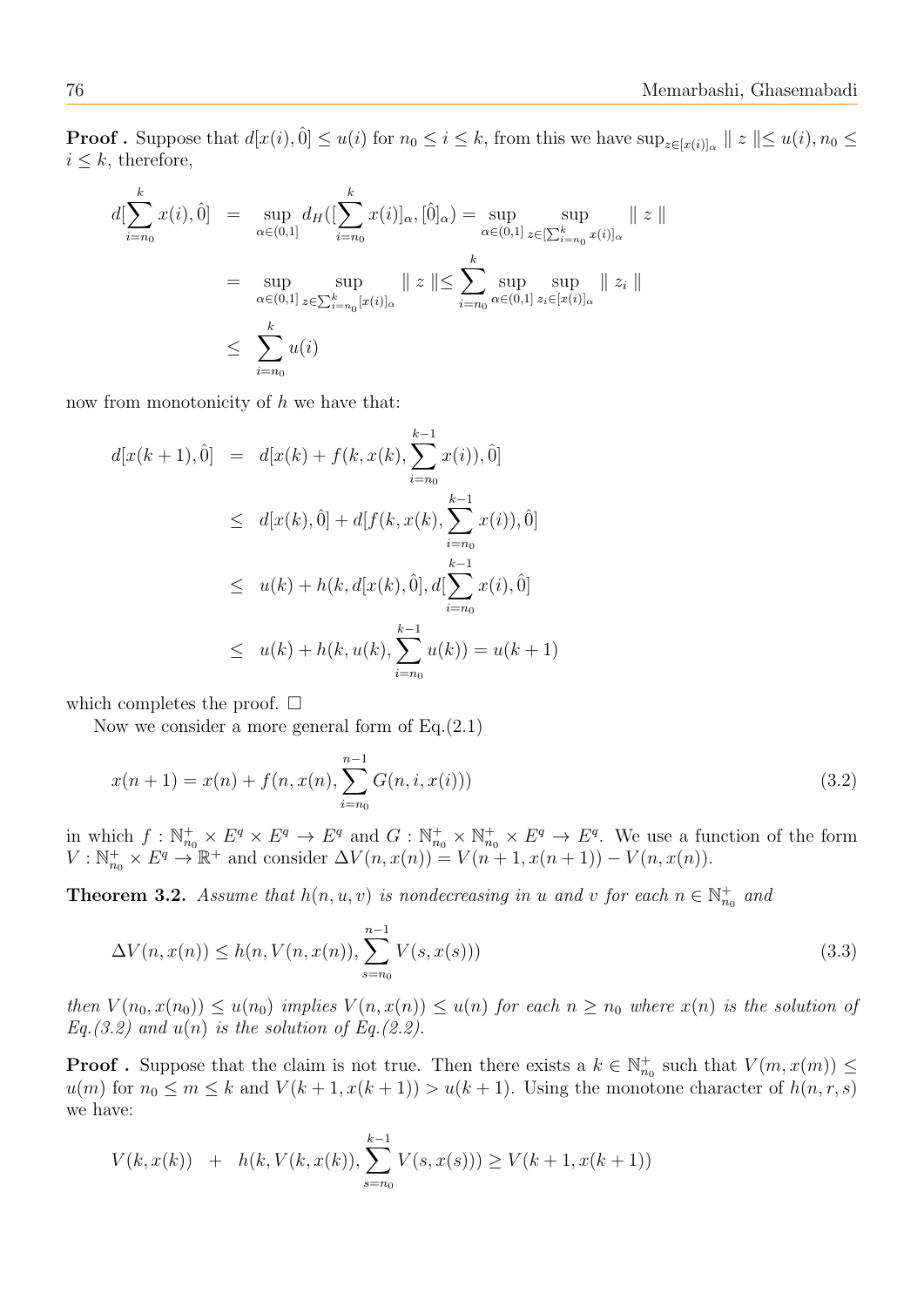> 
$$
u(k + 1) = u(k) + h(k, u(k), \sum_{s=n_0}^{k-1} u(s))
$$
  
\n $\geq u(k) + h(k, V(k, x(k)), \sum_{s=n_0}^{k-1} V(s, x(s)))$ 

and therefore  $V(k, x(k)) > u(k)$  which is a contradiction.  $\Box$ 

**Corollary 3.3.** Suppose that  $L : \mathbb{N}_{n_0}^+ \times E^q \to E^q$ ,  $h(n, u, v)$  is nondecreasing in u and v for each  $n \in \mathbb{N}_{n_0}^+$  and:

$$
d[L(n+1, x(n+1)), \hat{0}] \leq d[L(n, x(n)), \hat{0}] + h(n, d[L(n, x(n)), \hat{0}], \sum_{s=n_0}^{n-1} d[L(s, x(s)), \hat{0}])
$$

then  $d[L(n_0, x(n_0)), 0] \leq u(n_0)$  implies that  $d[L(n, x(n)), 0] \leq u(n)$  for all  $n \geq n_0$ .

**Proof**. Set  $V(n, x(n)) = d[L(n, x(n)), 0]$  in the above theorem.  $\Box$ 

Using the above results we obtain the following criterion for comparison of dynamics of volterra difference equations and its fuzzy version.

**Theorem 3.4.** Suppose that there exists functions  $V(n, x)$  and  $h(n, u, v)$  satisfying the conditions: (i)  $h: \mathbb{N}_{n_0}^+ \times \mathbb{R} \times \mathbb{R} \to \mathbb{R}^+$ ,  $h(n, 0, 0) = 0$  and  $h(n, u, v)$  is nondecreasing in u and v for each  $n \in \mathbb{N}_{n_0}^+$ , (*ii*)  $V : \mathbb{N}_{n_0}^+ \times E^q \to \mathbb{R}^+$  and

$$
\Delta V(n, x(n)) \le h(n, V(n, x(n)), \sum_{s=n_0}^{n-1} V(s, x(s)))
$$

 $(iii) b(d[x(n), 0]) \le V(n, x(n)) \le a(d[x(n), 0])$  where  $a, b \in \Gamma$  and  $n \in \mathbb{N}_{n_0}^+$ . Then the asymptotic stability of the trivial solution of  $Eq. (2.2)$  imply the asymptotic stability of Eq.(3.2).

**Proof**. Assume that the trivial solution of Eq.(2.2) is stable and  $\epsilon > 0$ . Then there exists  $\delta_1 =$  $\delta_1(n_0, \epsilon) > 0$  such that

$$
u(n_0) < \delta_1
$$
 implies  $u(n) < b(\epsilon)$ ,  $n \ge n_0$ 

Choose  $\delta = \delta(n_0, \epsilon) > 0$  such that  $a(\delta) < \delta_1$  and  $u(n_0) = V(n_0, x(n_0))$ . Then theorem gives  $V(n, x(n)) \le u(n), n \ge n_0$  and we have:

$$
b(d[x(n),\hat{0}]) \le V(n,x(n)) \le u(n), n \ge n_0
$$

And

$$
u(n_0) = V(n_0, x(n_0)) \le a(d[x(n_0), 0]) \le a(\delta) < \delta_1
$$

Therefore

$$
b(d[x(n),\hat{0}]) \le V(n,x(n)) \le u(n) < b(\epsilon)
$$

Which implies the stability of the trivial solution of Eq.(3.2). Furthere more the relation  $b(d[x(n), 0])$  $u(n)$  implies the attractivity if the trivial solution of Eq.(2.2) is attractive.  $\Box$